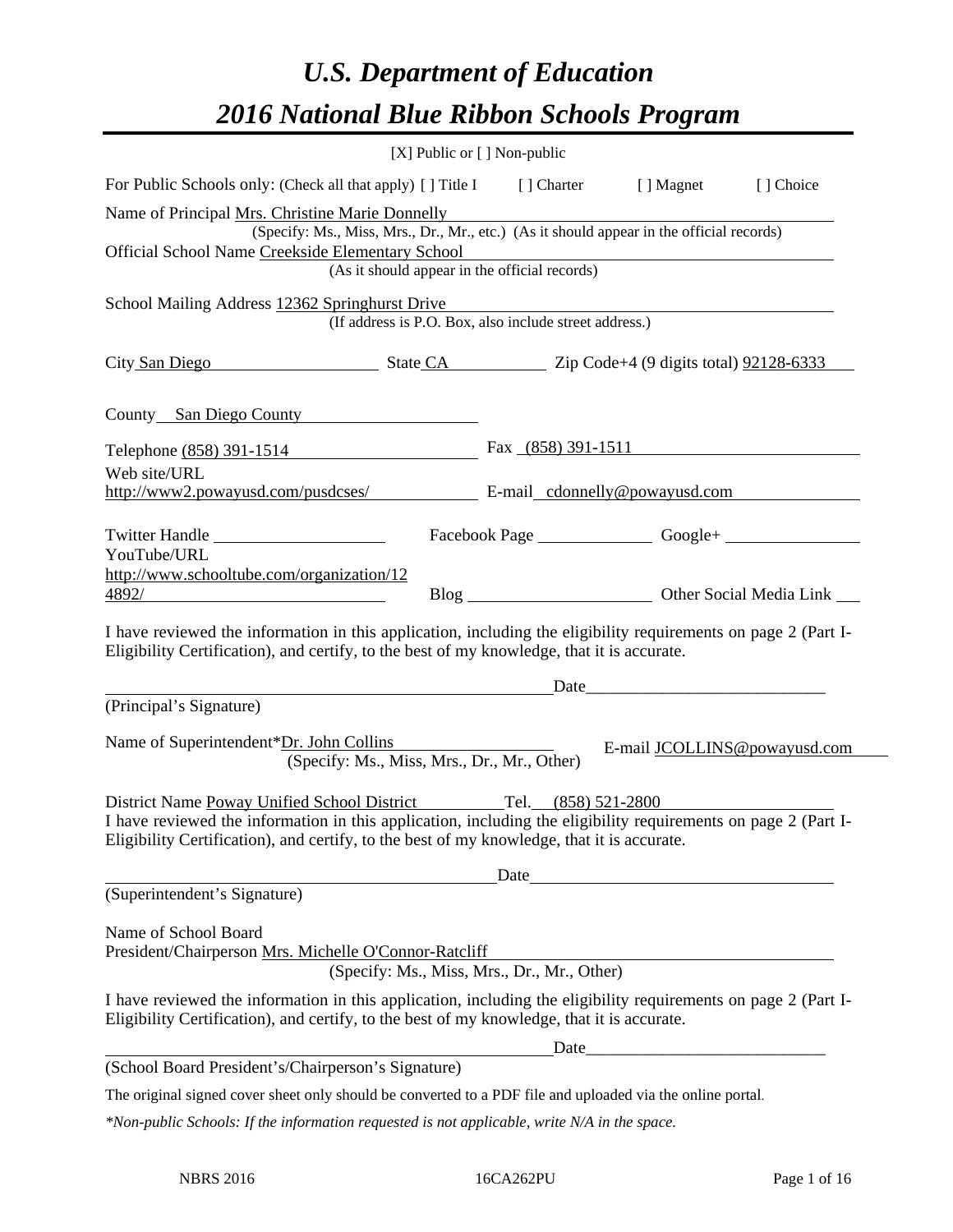The signatures on the first page of this application (cover page) certify that each of the statements below, concerning the school's eligibility and compliance with U.S. Department of Education and National Blue Ribbon Schools requirements, are true and correct.

- 1. The school configuration includes one or more of grades K-12. (Schools on the same campus with one principal, even a K-12 school, must apply as an entire school.)
- 2. The public school has met their state's accountability requirements (i.e., avoided sanctions) in participation, performance in reading (or English language arts) and mathematics, and other academic indicators (i.e., attendance rate and graduation rate) using the most recent accountability results available for the year prior to nomination.
- 3. To meet final eligibility, a public school must meet the state's accountability requirements (i.e., avoided sanctions) in participation, performance in reading (or English language arts) and mathematics, and other academic indicators (i.e., attendance rate and graduation rate) for the year in which they are nominated (2015-2016) and be certified by the state representative. Any status appeals must be resolved at least two weeks before the awards ceremony for the school to receive the award.
- 4. If the school includes grades 7 or higher, the school must have foreign language as a part of its curriculum.
- 5. The school has been in existence for five full years, that is, from at least September 2010 and each tested grade must have been part of the school for the past three years.
- 6. The nominated school has not received the National Blue Ribbon Schools award in the past five years: 2011, 2012, 2013, 2014, or 2015.
- 7. The nominated school has no history of testing irregularities, nor have charges of irregularities been brought against the school at the time of nomination. The U.S. Department of Education reserves the right to disqualify a school's application and/or rescind a school's award if irregularities are later discovered and proven by the state.
- 8. The nominated school or district is not refusing Office of Civil Rights (OCR) access to information necessary to investigate a civil rights complaint or to conduct a district-wide compliance review.
- 9. The OCR has not issued a violation letter of findings to the school district concluding that the nominated school or the district as a whole has violated one or more of the civil rights statutes. A violation letter of findings will not be considered outstanding if OCR has accepted a corrective action plan from the district to remedy the violation.
- 10. The U.S. Department of Justice does not have a pending suit alleging that the nominated school or the school district as a whole has violated one or more of the civil rights statutes or the Constitution's equal protection clause.
- 11. There are no findings of violations of the Individuals with Disabilities Education Act in a U.S. Department of Education monitoring report that apply to the school or school district in question; or if there are such findings, the state or district has corrected, or agreed to correct, the findings.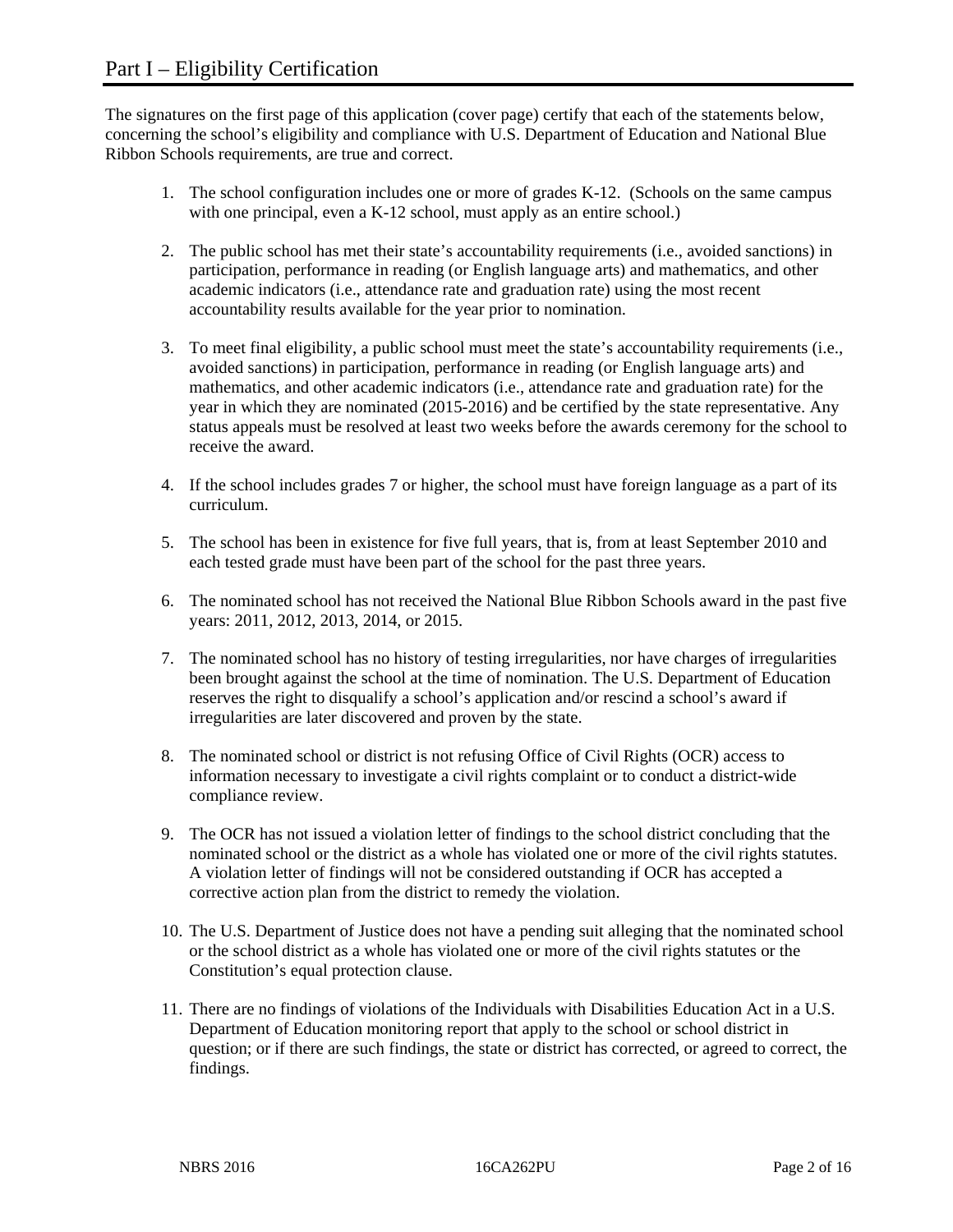# **Data should be provided for the most recent school year (2015-2016) unless otherwise stated.**

# **DISTRICT**

1. Number of schools in the district  $\frac{26}{2}$  Elementary schools (includes K-8) (per district designation): 7 Middle/Junior high schools 6 High schools 0 K-12 schools

39 TOTAL

**SCHOOL** (To be completed by all schools)

- 2. Category that best describes the area where the school is located:
	- [] Urban or large central city [ ] Suburban with characteristics typical of an urban area [X] Suburban [ ] Small city or town in a rural area [ ] Rural
- 3. Number of students as of October 1, 2015 enrolled at each grade level or its equivalent in applying school:

| Grade                           | # of         | # of Females | <b>Grade Total</b> |
|---------------------------------|--------------|--------------|--------------------|
|                                 | <b>Males</b> |              |                    |
| <b>PreK</b>                     | 19           | 11           | 30                 |
| $\mathbf K$                     | 41           | 46           | 87                 |
| 1                               | 47           | 36           | 83                 |
| $\overline{2}$                  | 40           | 40           | 80                 |
| 3                               | 37           | 59           | 96                 |
| $\overline{\mathbf{4}}$         | 57           | 38           | 95                 |
| 5                               | 51           | 41           | 92                 |
| 6                               | $\theta$     | $\theta$     | 0                  |
| 7                               | 0            | $\theta$     | 0                  |
| 8                               | 0            | $\theta$     | 0                  |
| 9                               | 0            | 0            | $\theta$           |
| 10                              | 0            | 0            | $\Omega$           |
| 11                              | 0            | 0            | 0                  |
| 12 or higher                    | 0            | 0            | 0                  |
| <b>Total</b><br><b>Students</b> | 292          | 271          | 563                |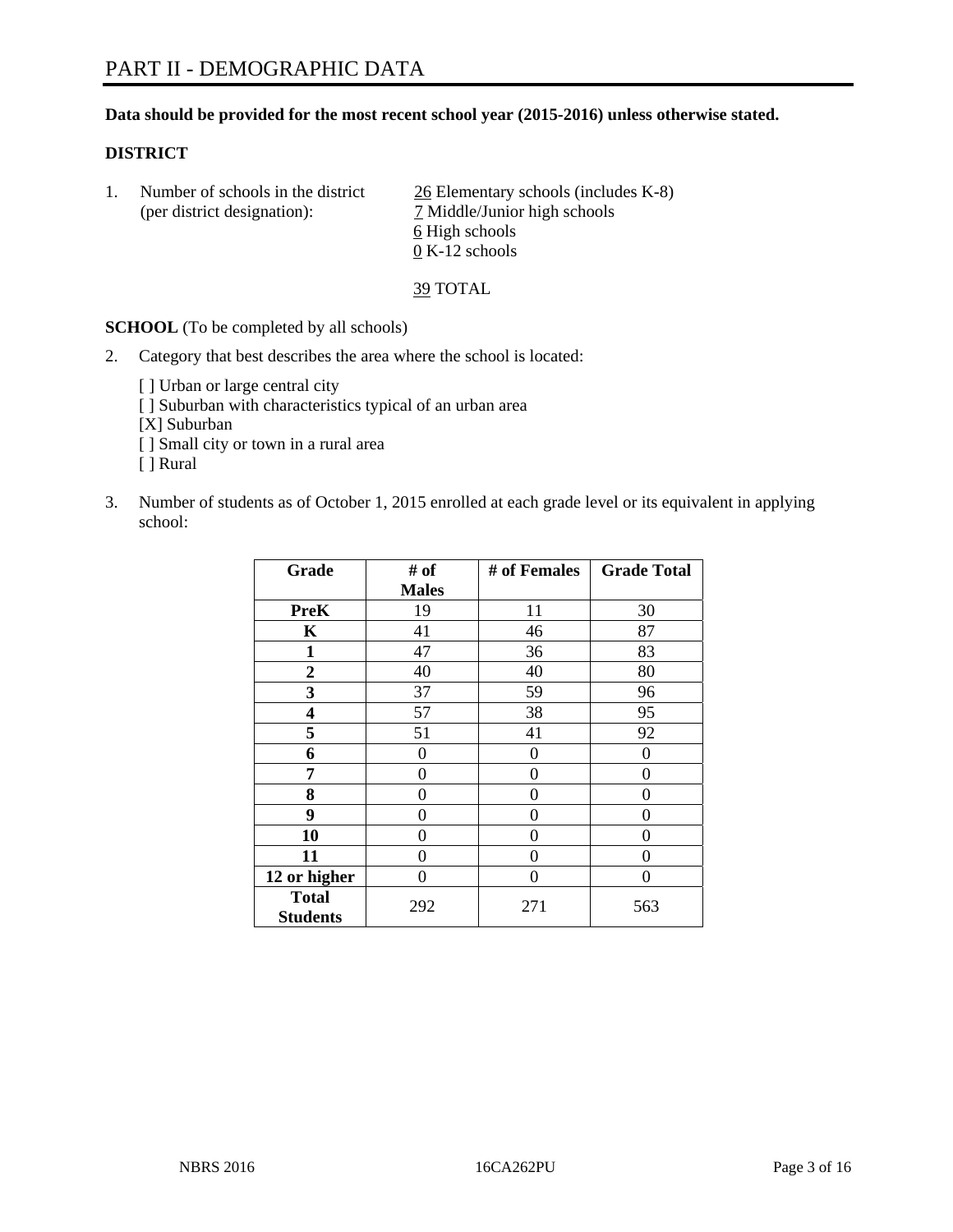the school: 26 % Asian

4. Racial/ethnic composition of  $\qquad 0\%$  American Indian or Alaska Native 1 % Black or African American 9 % Hispanic or Latino 4 % Native Hawaiian or Other Pacific Islander 51 % White 9 % Two or more races **100 % Total** 

(Only these seven standard categories should be used to report the racial/ethnic composition of your school. The Final Guidance on Maintaining, Collecting, and Reporting Racial and Ethnic Data to the U.S. Department of Education published in the October 19, 2007 *Federal Register* provides definitions for each of the seven categories.)

5. Student turnover, or mobility rate, during the  $2014 - 2015$  school year:  $8\%$ 

This rate should be calculated using the grid below. The answer to (6) is the mobility rate.

| <b>Steps For Determining Mobility Rate</b>         | Answer |  |
|----------------------------------------------------|--------|--|
| (1) Number of students who transferred to          |        |  |
| the school after October 1, 2014 until the         | 19     |  |
| end of the 2014-2015 school year                   |        |  |
| (2) Number of students who transferred             |        |  |
| <i>from</i> the school after October 1, 2014 until | 27     |  |
| the end of the 2014-2015 school year               |        |  |
| (3) Total of all transferred students [sum of      | 46     |  |
| rows $(1)$ and $(2)$ ]                             |        |  |
| (4) Total number of students in the school as      | 570    |  |
| of October 1, 2014                                 |        |  |
| (5) Total transferred students in row (3)          | 0.081  |  |
| divided by total students in row (4)               |        |  |
| $(6)$ Amount in row $(5)$ multiplied by 100        | 8      |  |

6. English Language Learners (ELL) in the school:  $15\%$ 

87 Total number ELL

 Specify each non-English language represented in the school (separate languages by commas): American Sign Language, Arabic, Bengali, Cantonese, English, Farsi (Persian), Gujarati, Hebrew, Hindi, Japanese, Kannada, Korean, Mandarin (Putonghua), Marathi, Pilipino (Tagalog), Portuguese, Punjabi, Russian, Spanish, Tamil, Telugu, Thai, Turkish, Urdu, Vietnamese

- 7. Students eligible for free/reduced-priced meals: 10 % Total number students who qualify: 57
- 8. Students receiving special education services: 13 %

72 Total number of students served

Indicate below the number of students with disabilities according to conditions designated in the Individuals with Disabilities Education Act. Do not add additional conditions. It is possible that students may be classified in more than one condition.

| 23 Autism               | 0 Orthopedic Impairment                 |
|-------------------------|-----------------------------------------|
| 1 Deafness              | 16 Other Health Impaired                |
| 0 Deaf-Blindness        | 19 Specific Learning Disability         |
| 0 Emotional Disturbance | 55 Speech or Language Impairment        |
| $2$ Hearing Impairment  | 0 Traumatic Brain Injury                |
| 1 Mental Retardation    | 0 Visual Impairment Including Blindness |
| 0 Multiple Disabilities | 0 Developmentally Delayed               |
|                         |                                         |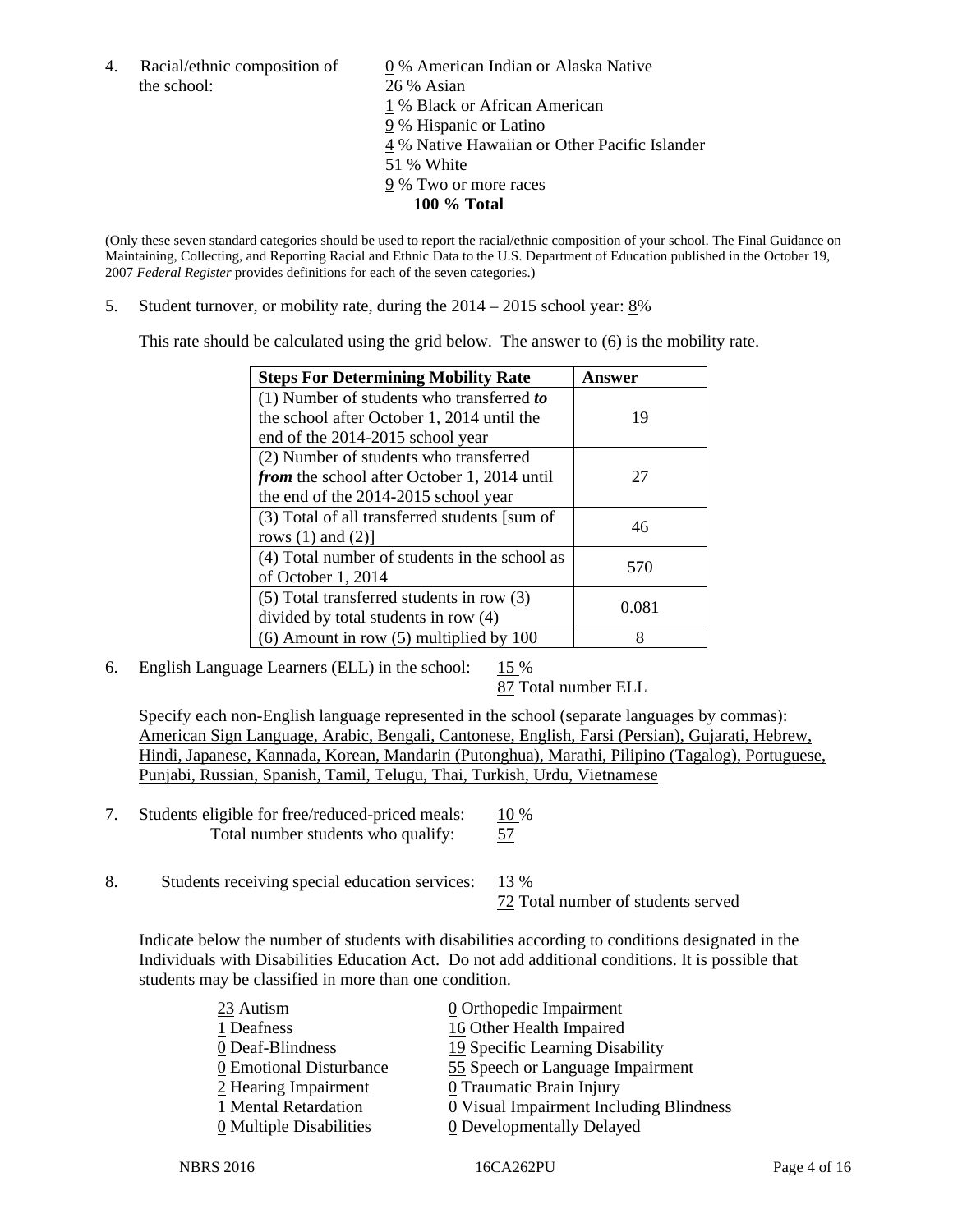- 9. Number of years the principal has been in her/his position at this school: 3
- 10. Use Full-Time Equivalents (FTEs), rounded to nearest whole numeral, to indicate the number of school staff in each of the categories below:

|                                       | <b>Number of Staff</b>      |
|---------------------------------------|-----------------------------|
| Administrators                        |                             |
| Classroom teachers                    | 22                          |
| Resource teachers/specialists         |                             |
| e.g., reading, math, science, special | 4                           |
| education, enrichment, technology,    |                             |
| art, music, physical education, etc.  |                             |
| Paraprofessionals                     | 14                          |
| Student support personnel             |                             |
| e.g., guidance counselors, behavior   |                             |
| interventionists, mental/physical     |                             |
| health service providers,             | $\mathcal{D}_{\mathcal{L}}$ |
| psychologists, family engagement      |                             |
| liaisons, career/college attainment   |                             |
| coaches, etc.                         |                             |

- 11. Average student-classroom teacher ratio, that is, the number of students in the school divided by the FTE of classroom teachers, e.g., 22:1 25:1
- 12. Show daily student attendance rates. Only high schools need to supply yearly graduation rates.

| <b>Required Information</b> | 2014-2015 | 2013-2014 l | 2012-2013 | 2011-2012 | 2010-2011 |
|-----------------------------|-----------|-------------|-----------|-----------|-----------|
| Daily student attendance    | 97%       | 98%         | 97%       | 98%       | 97%       |
| High school graduation rate | $9\%$     | $0\%$       | 0%        | 9%        | 0%        |

#### 13. **For high schools only, that is, schools ending in grade 12 or higher.**

Show percentages to indicate the post-secondary status of students who graduated in Spring 2015.

| <b>Post-Secondary Status</b>                  |    |
|-----------------------------------------------|----|
| Graduating class size                         |    |
| Enrolled in a 4-year college or university    | 0% |
| Enrolled in a community college               | 0% |
| Enrolled in career/technical training program | 0% |
| Found employment                              | 0% |
| Joined the military or other public service   | 0% |
| <b>Other</b>                                  | ገ% |

14. Indicate whether your school has previously received a National Blue Ribbon Schools award. Yes No X

If yes, select the year in which your school received the award.

15. In a couple of sentences, provide the school's mission or vision statement.

Creekside is a community of lifelong learners committed to high academic achievement and respect for all, in an environment that fosters responsibility, collaboration, communication, and celebrations.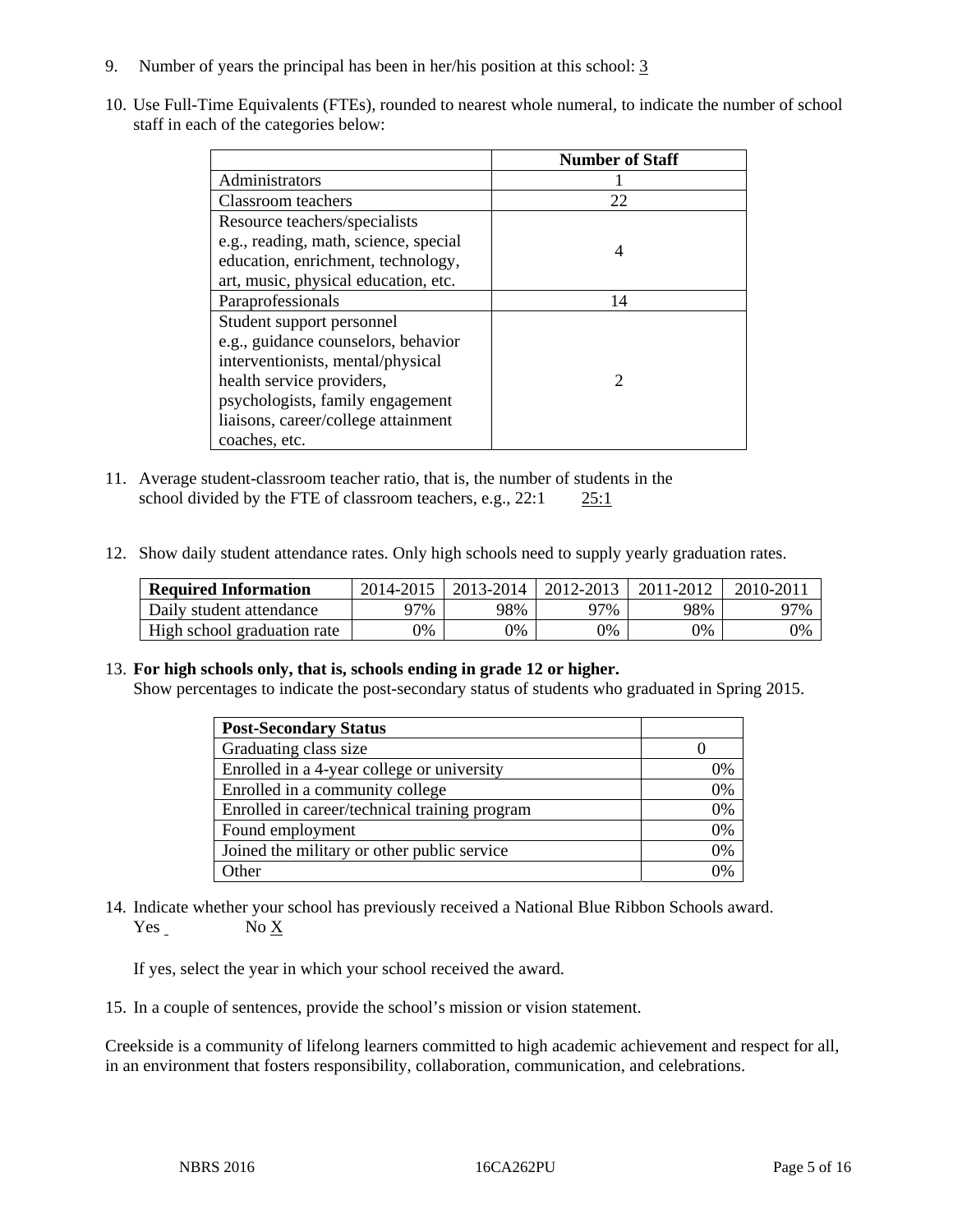16. **For public schools only**, if the school is a magnet, charter, or choice school, explain how students are chosen to attend.

Creekside Elementary School is a public school serving students living in close proximity to the campus. Boundaries are drawn by the Poway Unified School District to establish which neighborhoods will attend each school. A small number of students are permitted to transfer to Creekside from other areas based on PUSD Board Policy.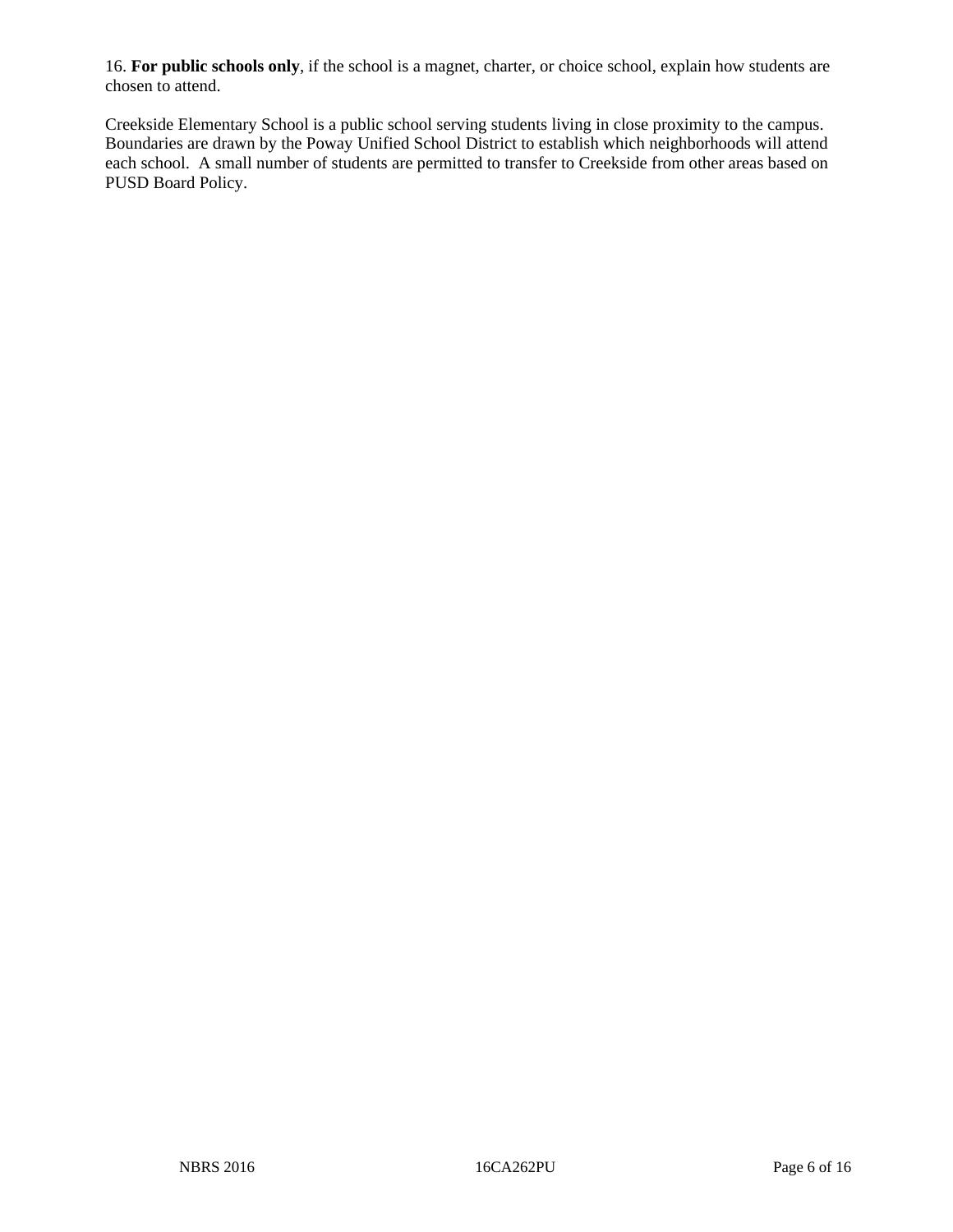# PART III – SUMMARY

Creekside Elementary School is the 21st elementary school to be built in the Poway Unified School District and was the first to open in the 21st century. This distinction has led our school to be innovative with facilities, technology, academics, and character education. We take great pride in our programs that prepare students for community leadership and college and career readiness. We have forged ahead with our 1:1 iPad program in grades three through five as well as sets of iPads in primary grades. In addition, smart boards are used in two classes and class sets of iPod touch and Chromebooks are available.

The use of Character Counts! is an integral part of Creekside school climate and we model good character on a daily basis. We focus on one of the six character traits each year with a theme that is displayed throughout the campus: this year's theme is "Realm of Respect." The royal theme branches out across the campus with princesses and knights. Staff members are introduced at Friday Flag assembly and given an oath and title such as "Lady O'Malley, defender of children." Our students love to get caught showing good character and we reward them through both classroom and school-wide recognition programs. Every adult on camps has a process to nominate students for recognition: teachers, office staff, custodians, and playground supervisors. Students often nominate adults for recognition of good character as well. We don't just expect our students to show good character, we teach them daily through modeling and instruction what it truly means to be respectful, responsible citizens of Creekside and the world. This builds school spirit and establishes a common language when dealing with conflict and has resulted in a very low rate of discipline infractions.

A unique physical aspect of our campus is that it is made up of five academic buildings or "villages." Each village building, comprised of six classrooms, shares a common space allowing for effortless collaboration between staff, students, and volunteers. The structure of the shared village space allows for cross-grade level interaction and articulation. In addition, there are a number of outdoor learning centers including covered patios, a reading garden, art centers, and a small amphitheater. Our campus is built alongside a neighboring creek that allows students outdoor learning opportunities with walking field trips to study natural science and social studies topics. The middle of the campus is a gathering place called the quad where we join together each Friday for our Friday Flag assembly to share announcements, performances, and accomplishments with the entire school community. Many parents make it a point to attend Friday Flag regularly.

We have a very active parent volunteer system and anywhere on campus you will see parents working in classrooms as Arts Attack docents, leading the Junior Achievement program, preparing for school events like the Gecko Run, and helping the teacher with individuals and small groups of students. Our parents are key to our success.

Creekside has a diverse student body. Of our 565 students, 159 (28%) have a language other than English listed as Home Language. There are 25 different languages spoken by our students. We embrace this diversity and incorporate activities, performances, and lessons to showcase our range of cultures. Every year we have a multi-cultural night that allows families to share food and customs.

Our highly accomplished faculty firmly believes in the idea of lifelong learning for ourselves and our students. 88% of our teachers hold master's degrees and one is Nationally Board Certified. The teachers are dedicated to continuing their education with monthly professional development as well as District sponsored Teaching and Learning Cooperatives (TLC). All of this work revolves around our focus to empower our students to meet the high academic and behavioral expectations we set for them. Grade level teams establish goals centered on every student's growth with data regularly examined to identify achievement gaps for student groups and individuals. Grade level and cross-grade level teams collaborate to develop strategies to meet the needs of these students. We are proud that in 2015, the first year of the new California Assessment of Student Progress and Performance, 81% of our students met or exceeded standards in English Language Arts and 82% of students met or exceeded standards in math.

NBRS 2016 16CA262PU Page 7 of 16 Our staff and families are committed to a healthy lifestyle. Students love our Running Club program and eagerly check their lap totals. Teachers and parents can often be seen running laps with the students. Our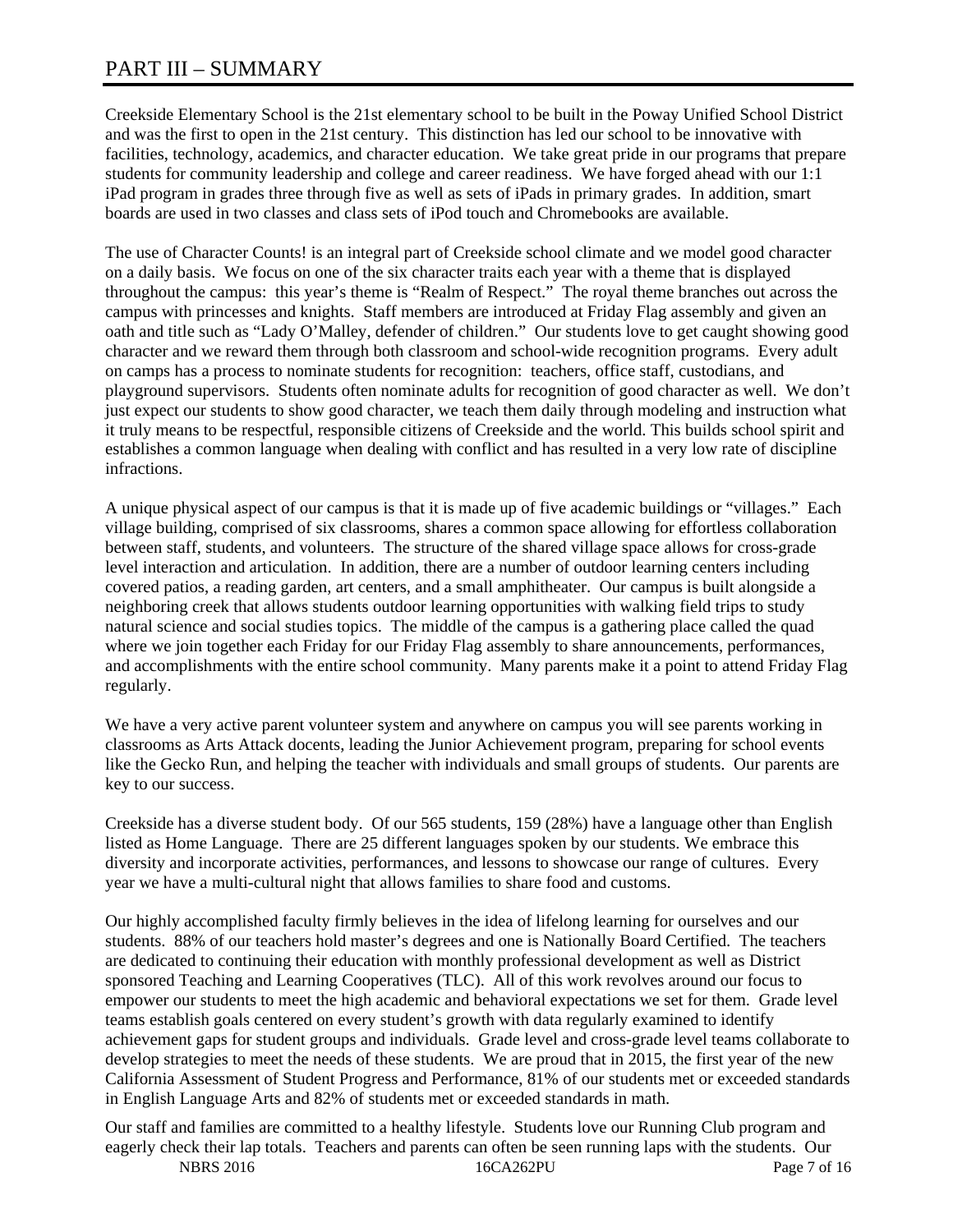yearly Gecko Run is about having fun while exercising. During recess and lunch the students find ways to stay active. This healthy attitude pays off and the fifth graders scored well on the 2015 California Fitness Test: 60% passed 6 out of 6 measures and 27% passed 5 out of 6 measures of fitness.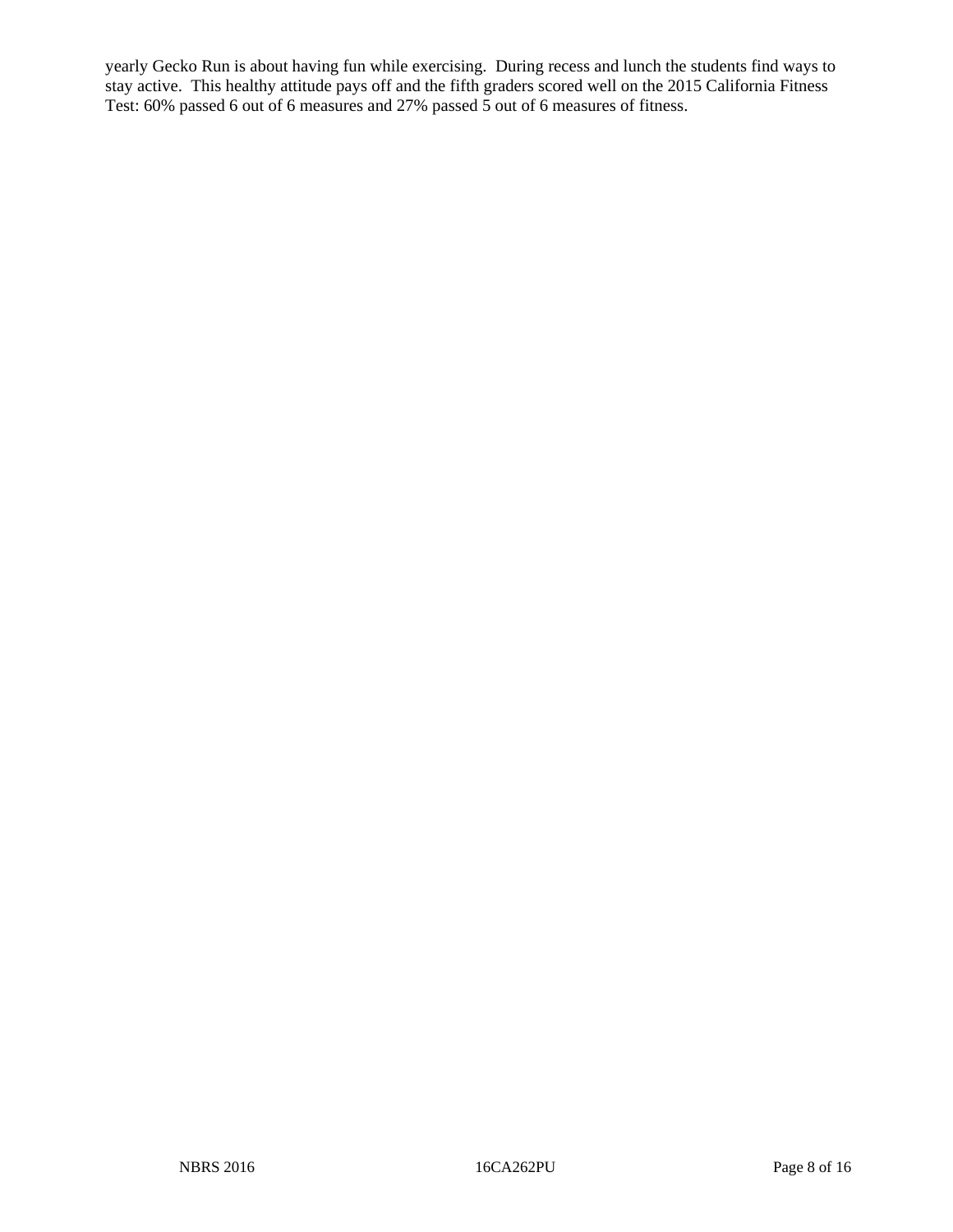# 1. Core Curriculum:

Students receive a focused, California Standards-based program that prepares them for success in the 21st century. Our district provides research-based, state-approved instructional materials, and then Creekside chooses supplemental materials and programs to meet the specific needs of our students. Creekside strives to reflect on best instructional practices, allowing for differentiated learning.

Literacy skills are built and reinforced at Creekside in a myriad of ways. Teachers supplement our Houghton Mifflin reading program with fiction and nonfiction text designed to meet the needs of all learners and expand their critical thinking skills. The common areas in each of the five villages are filled with relevant, diverse, and complex texts to engage every child. Explicit phonics instruction, guided reading groups, and books clubs help to support students as they advance their decoding, fluency, and comprehension skills.

Creekside teachers in the primary grades implement the Daily 5 structure during their literacy block to help foster independence, choice, and stamina with regards to their literacy skills. Educators school-wide explicitly teach comprehension strategies such as questioning, summarizing, inference, and making connections, all of which help students to self-monitor their own thinking and understanding while reading. Writer's Workshop helps students to grow in a supported format: explicit modeling, peer editing, use of mentor text, and teacher-student conferencing. This format develops student skills in narrative, opinion, information, and poetry writing. Our writing instruction is well-supported with rubrics and examples of student writing. Teachers calibrate their instruction and assessment through frequent professional development opportunities. On our 2015 spring benchmark assessments, 97% of 1st graders were proficient or advanced in both reading and math. Our 2nd graders also made a great deal of growth from fall to spring: in reading 85% of those who were basic on the fall assessment moved up to proficient/advanced and in math 94% moved up to proficient/advanced.

Math Expressions, an adopted curriculum that is aligned with the California Standards, creates a strong foundation for math instruction. Teachers use real-world based math problems and rich math tasks that engage students and provide meaningful experiences. Students in transitional kindergarten (TK) through fifth grade are engaged in "math talks" regularly, which challenges them to express and defend their thinking, and fosters a deep understanding of the math concepts. Through "math talks," students lead the conversations, share approaches to problem solving, and check for understanding. Students learn that there are multiple solution strategies for a problem; they practice flexible thinking and persistence with problem solving. We strive to differentiate for high achieving students in both primary and upper grades. Primary grades use a math centers format to develop rich tasks that engage students. Upper grades use an online program that our school developed and piloted to provide supplemental challenging grade level material for gifted math students. Math Olympiad offers the opportunity to 15-20% of our fourth and fifth graders to participate in a competitive math environment.

Science instruction is integrated with the other core subjects. Many times close reading activities are based on complex non-fiction science texts. Primary grades implement thematic units of study that marry the state science standards with core state standards. Many grade levels integrate science standards into annual performances that provide students with multiple ways of learning the standards. Our new Inspiration Room provides a unique space that engages students in hands-on learning experiences to deepen understanding. Teachers are supported by a Science Technology Engineering and Math (STEM) impact teacher who helps to develop both hands-on and digital lessons. Parent volunteers support labs with their time. Teachers utilize a Full Option Science System (FOSS) to structure discovery-based lessons that help students question the world around them. Students are encouraged to participate in our annual non-competitive science fair with a focus on exploring their curiosity about the physical world.

Creekside has a plethora of unique experiences that bring the social studies standards to life for the students. Field trips, guest speakers, Skype classroom, and other supplemental resources enrich students' global perspective. Additionally, students in grades 3-5 participate in the volunteer-led Junior Achievement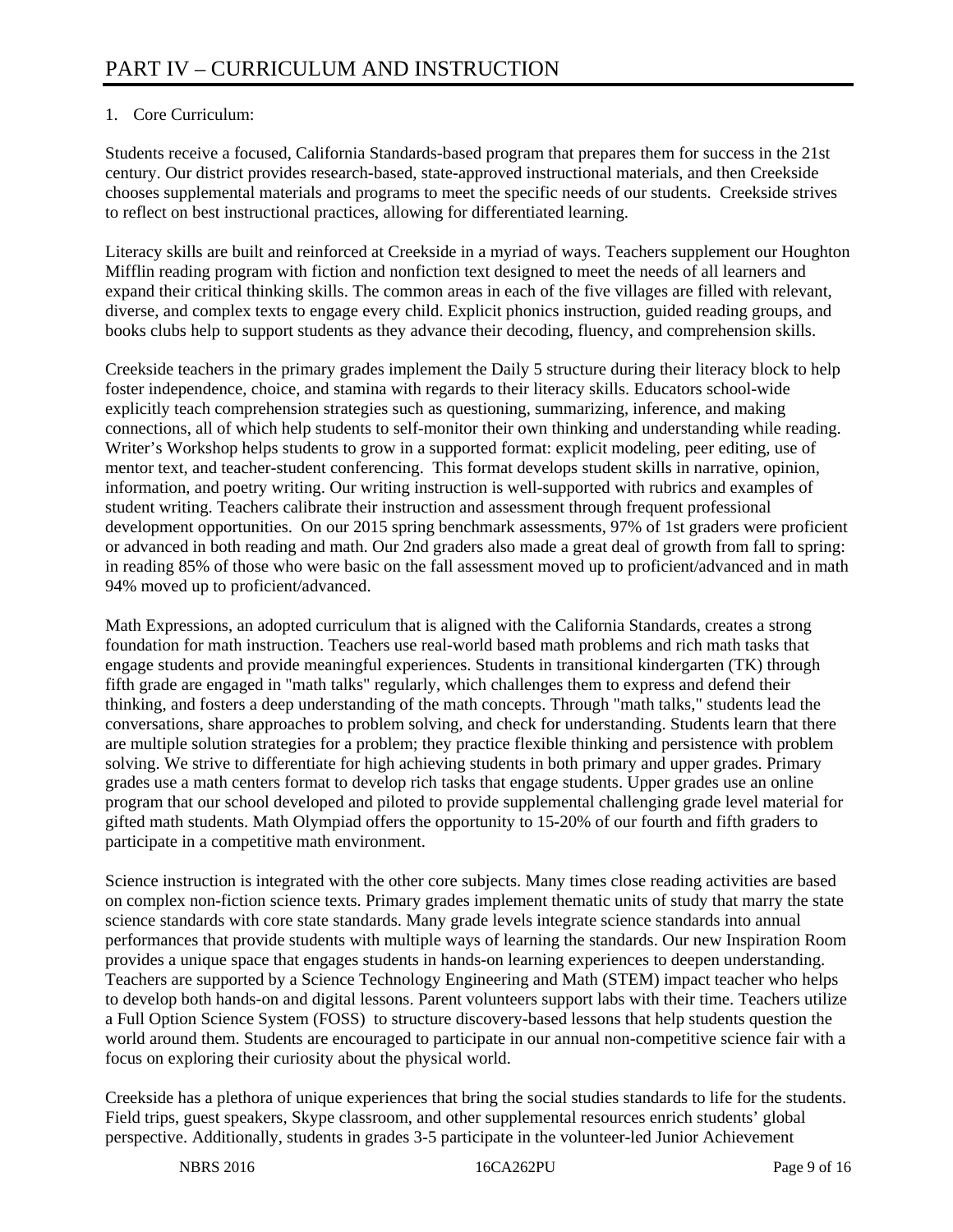program to make connections to real-world topics. Google Earth lessons on iPads and in our computer labs help to foster students' connection to the outside world. Fifth graders relive the colonial experience through role-playing. Fourth graders participate in the Gold Rush experience, while primary students gain a deeper understanding of what life was like in past times. All of these experiences provide students with a diverse, global view of our changing world.

Our preschool students are actively engaged in activities to stimulate and nurture academic and social growth and development. Similar to our kindergarten and first grade classrooms, preschoolers participate in being "Child of the Week," where they deliver presentations that help with speaking and listening skills. Teachers establish daily schedules with learning experiences throughout the day. Activities are planned to meet learning standards in all areas of development, including music and movement, social and emotional development, cognitive development, gross and fine motor development, and pre-academic areas (literacy, math, and content areas of science and social studies).

### 2. Other Curriculum Areas:

The key to Creekside's curriculum is based in a thematic approach to coordinate with the core curriculum. The arts, health, and technology are integrated throughout the daily lessons and units of study. A healthy child is better able to learn throughout the day and we work with our parents to send in nutritious snacks and meals for the children.

Our PE time is spent on both physical exercise and health and nutrition. The teachers work with a PE instructional assistant to plan standards-based activities and lessons during PE. Grades 1-5 attend a 35 minute session twice a week, while our kindergartners attend once a week to help them learn skills for success in PE. Our PE instructional assistant is sponsored by the PTA to work with students during lunches three days a week on the playground to teach good sportsmanship and to offer games such as basketball and practice skills they've learned in PE class. Our PTA also sponsors a YMCA Playground Partners program during lunch to teach sportsmanship. When issues involving playground games arise, we take the time during PE and on our broadcast Gecko News Network program to address the rules of the game and model good sportsmanship. All students also participate in our Running Club. Once a week a grade level gathers at the track to do calisthenics and run for 20-30 minutes. Students wear a bar code that is scanned to earn credit towards miles run in a year. Students are awarded for reaching mileage goals and are also encouraged to run laps during recess and lunch to earn additional mileage. We have a school-wide Gecko Run each year and invite parents to participate.

Technology is blended into every grade level. Students participate in Digital Literacy lessons to increase their knowledge of online safety and best practices. Our primary grades have four iPads in each classroom and the students are often seen using an iPad to listen to a story or practice math facts. In grades 3-5 every student has an iPad mini provided through fundraising by our Educational Foundation. The iPads go home each night to continue to provide access to projects and information. Research drove this program when it was first implemented in 2013-14 in third grade and then expanded one additional grade level each year. Additionally, we have two full computer labs and in each of the village common areas there are eight computers for student use. The teachers have participated in numerous hours of professional development related to the use of technology and how to move towards the highest levels of the SAMR (Substitution Augmentation Modification Redefinition) model. To continue to support both students and teachers, we have a STEM Impact Teacher and a Technology Professional Learning Leader to guide professional development, student use of equipment, and to research new programs and apps. Our library media technician is also trained in iPad maintenance and apps and works closely with the teachers to teach with the iPads both during library visits and in the classroom.

Art instruction occurs both with the regular school day and is supplemented by our Arts Attack program – trained volunteer docents come to the classroom once or twice a month to teach techniques, styles, and art history while the students also produce a piece of art or a clay sculpture. Art is displayed prominently in the classrooms and office and we have an Art Show in the spring. Student art is also used to decorate for school dances, promotion, and performances.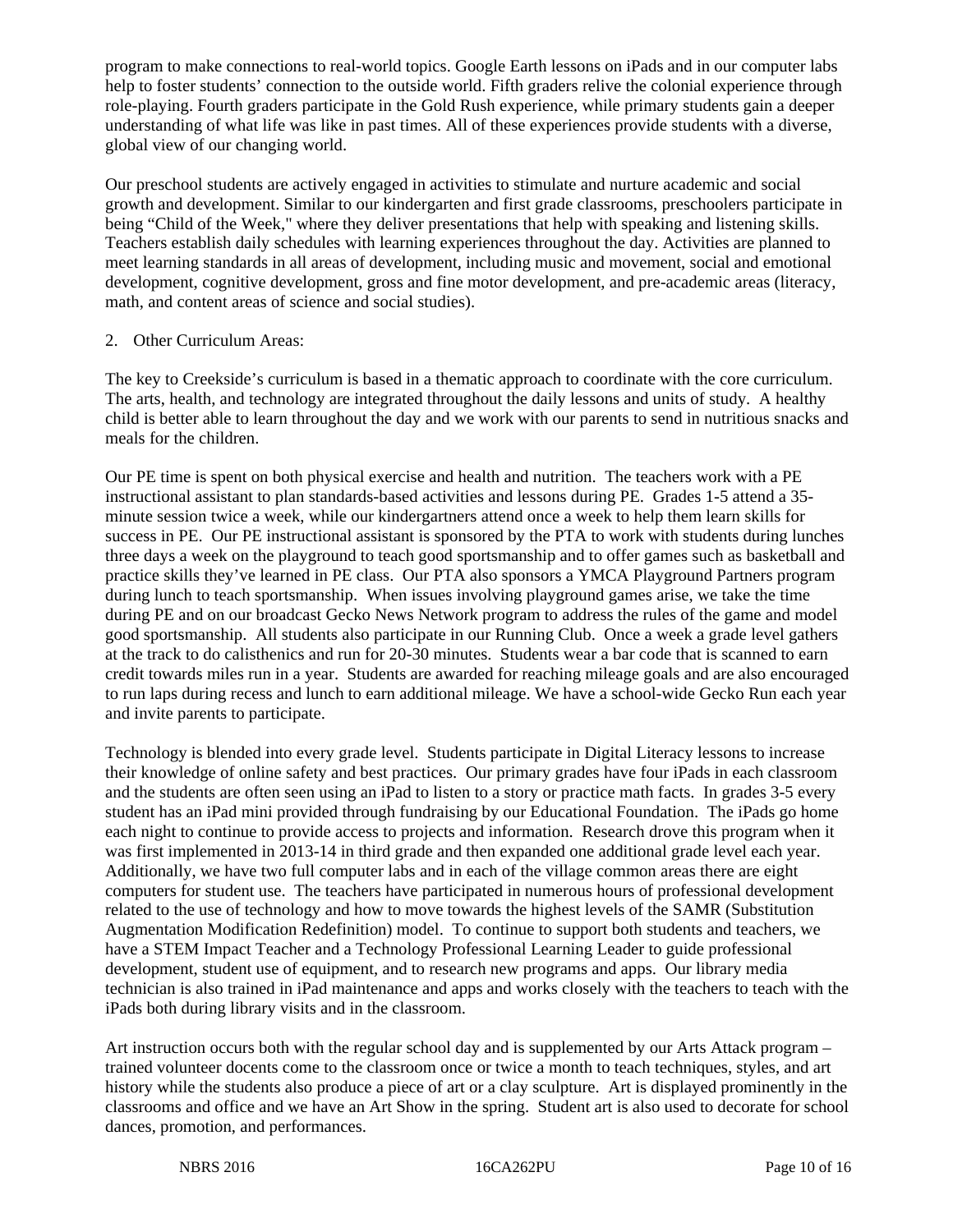If you walk into a primary classroom you will hear music and students singing regularly. Teachers find the time within circle time and even as stretch breaks during the day to work with students in singing. 89% of our fifth graders participate in our musical instrument program with a credentialed music teacher. The fourth graders visit a high school band performance in the spring each year to learn about the various instruments. Every grade puts on a musical performance for students and parents. We also feature musical performances at our weekly Friday Flag assemblies with traditional dances, the Gecko Chorus, and professional singers for the National Anthem.

3. Instructional Methods and Interventions:

Effective instruction is the basis of RTI (Response to Intervention) and teachers continually strive to differentiate to meet the unique needs of every child through the use of a variety of instructional methods and interventions. Practices such as close reading, number talk, peer tutors, and the use of Daily 5 to strategically deploy questions, prompts and cues sets students up for success. For students with socialemotional needs, we offer a variety of support groups that focus on friendship to motivation at every grade level. These weekly groups serve approximately twenty-seven students and are run by our counselor and student support services.

Grade level teams collaborate regularly to review data collected through multiple measures. Approximately ninety students with specific reading needs in grades K-5 meet with credentialed Reading Impact teachers for 30 minutes four times a week to focus on targeted skills such fluency, phonics, and building confidence. Teachers have access to a number of programs to further support differentiation, including a powerful program called Compass Learning, which is able to adapt to each student to set appropriately challenging lessons and build skills. These supports enable teachers to become facilitators and students to become leaders of their learning as they build their capacity to select and monitor their acquisition of skills.

As part of our PALS (Peer Assisted Learning Support) Reading program, sixteen 1st graders meet one-onone with a 4th/5th grade buddy twice a week for 30 minutes in the library before school to practice reading. We are intentional in selecting our big buddies and actively recruit those who were also struggling readers to help them reinforce the strategies they learned in the Reading Impact program. In 2014-15 the program was highly successful and 100% of the first graders made some growth as measured by our MAP reading assessment and 63% made expected growth. Beyond the text scores lies the invaluable connection to reading and mentorship.

Our homework help club for twelve at-risk grade 3-5 students is run by Student Support Services. The students are recommended by teachers and attend twice a week after school. Peer tutors lend support in studying and homework completion. Our library is open before and after school several days per week to allow all students access the books, Library Media Technician, and computers/printers.

We have a significant English Language Learner population, 15%, and support them through both push-in and pull-out instruction. Additionally, our school has developed and is piloting a new intensive instruction program for those at risk of becoming a long-term English language learner. In coordination with our afterschool Extended School Services (ESS) program these students receive 45 minutes of social language followed by one hour of intensive instruction in academic vocabulary and math by a credentialed teacher four times a week. The eight students in the program will continue in the summer ESS program, including participation in field trips and enrichment activities, and receive four hours per week of instruction for six weeks.

4. Assessment for Instruction and Learning and Sharing Assessment Results:

Creekside educators regularly gather formative and summative pieces of data to assess the progress of students. Strong school to home communication ensures that families are informed of student growth and student needs: parent-teacher conferences, trimester progress notices, formal state and district assessments, and ongoing classroom assessments. Parents are also able to access their child's progress information online through our District MyPlan system. Our trimester progress notices clearly articulate what is measured in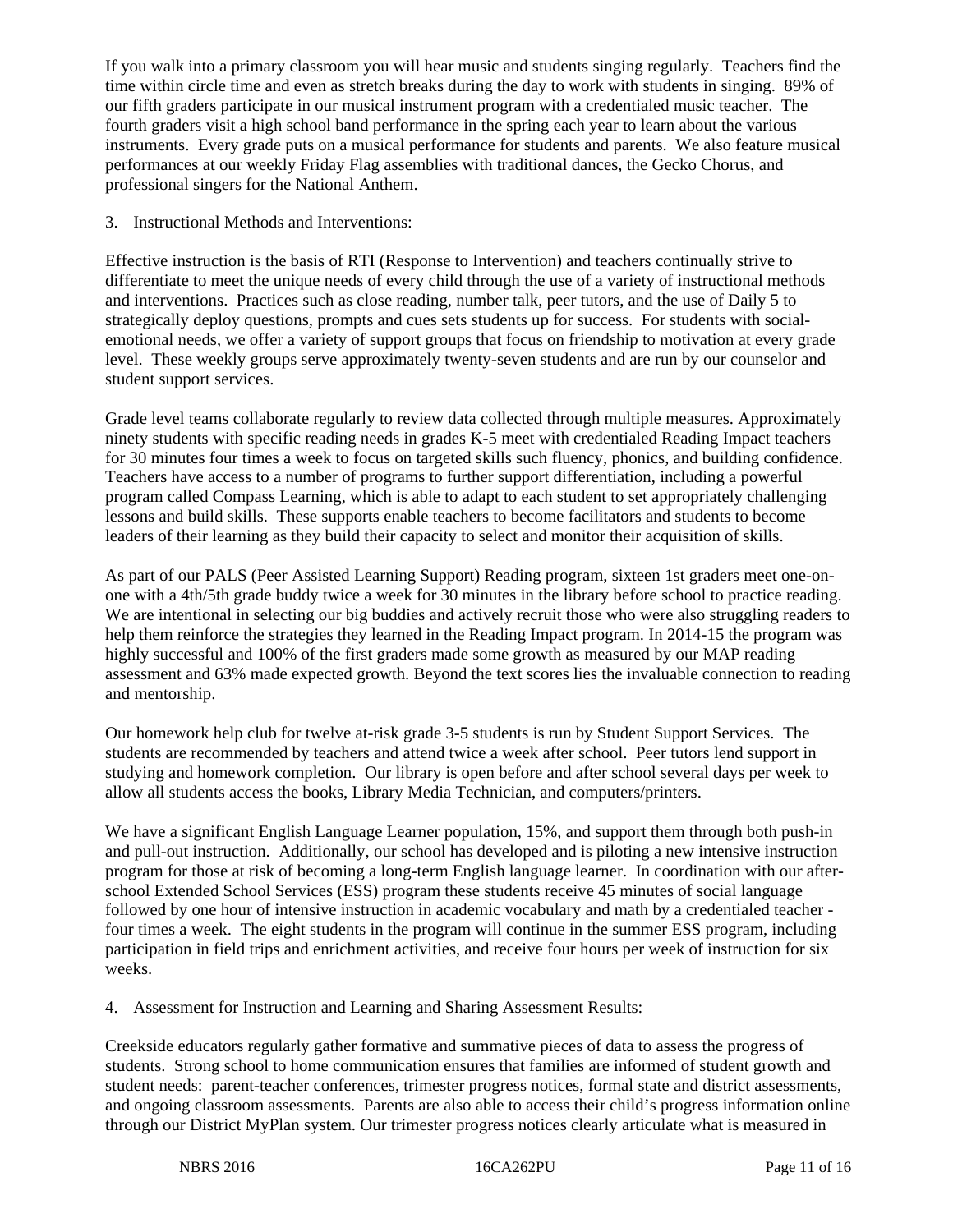each area. Friday Folders with corrected assignments and other information are a key to communication of progress on a weekly basis.

The California Assessment of Student Performance and Progress (CAASPP) is administered to students in grades three through five once a year. In 2015, the first year of the new CAASPP, 81% of our students met or exceeded Standards in English Language Arts and 82% of students met or exceeded Standards in math. In addition to CAASPP, 5th graders tested in science using the 2015 California Standardized Testing and Reporting program (STAR) and 91% met or exceeded standards. Computer-based Northwest Evaluation Association Measure of Academic Progress testing (MAP) is administered two to three times a year depending on grade level, and is formative in that it gives strand data to teachers for their whole class and individual students. Each student receives an individual "growth" goal and data is analyzed based on students meeting expected or optimal growth. Goals are shared with parents.

Our teachers utilize Informational Reading Inventories, Developmental Reading Assessments, and daily anecdotal classroom observation and notes. Ongoing phonemic awareness and phonetic skills testing in the primary grades has strengthened students' early literacy skills and identifies students for differentiation: Reading Impact program and/or PALS Reading Program for students at risk, and challenging, complex reading and math material for advanced students.

Anecdotal notes from reading groups are used to drive small group instruction during the literacy block. Reading inventories are conducted continuously and influence reading and strategy groups. Phonetic spelling tests assess the students' understanding of phonics concepts. Standards-based unit and trimester assessments help guide mathematics instruction. Academic iPad applications help keep students engaged while gathering standards based data for the educator. Daily writing prompts are a constant source of informal data to discern whether or not students are growing as academic writers.

Grade level teams and support staff develop goals based on the feedback from benchmark assessments and CAASPP. Early in the school year, our teachers work in teams to analyze the results of assessments and identify school-wide trends, strengths, and areas needing support and formulate a comprehensive plan to support all student groups, including the significant subgroups. Grade level goals are created that align with and support the school-wide plan. Once the broad scope of work is laid out, teams narrow the focus to the practical implementation of instruction. Furthermore, pacing guides and trimester goal benchmarks are developed. Subgroups are monitored closely through "watch lists" to ensure progress in closing the achievement gap and resources are committed to support both in and out of the classroom.

If a need beyond classroom instruction is identified, then we problem-solve programs like Reading Impact, ELL Intensive Instruction, support groups through counseling, peer tutors, or academic support classes before and after school. Once a support program is implemented, we monitor progress to evaluate and adjust. We do not accept failure.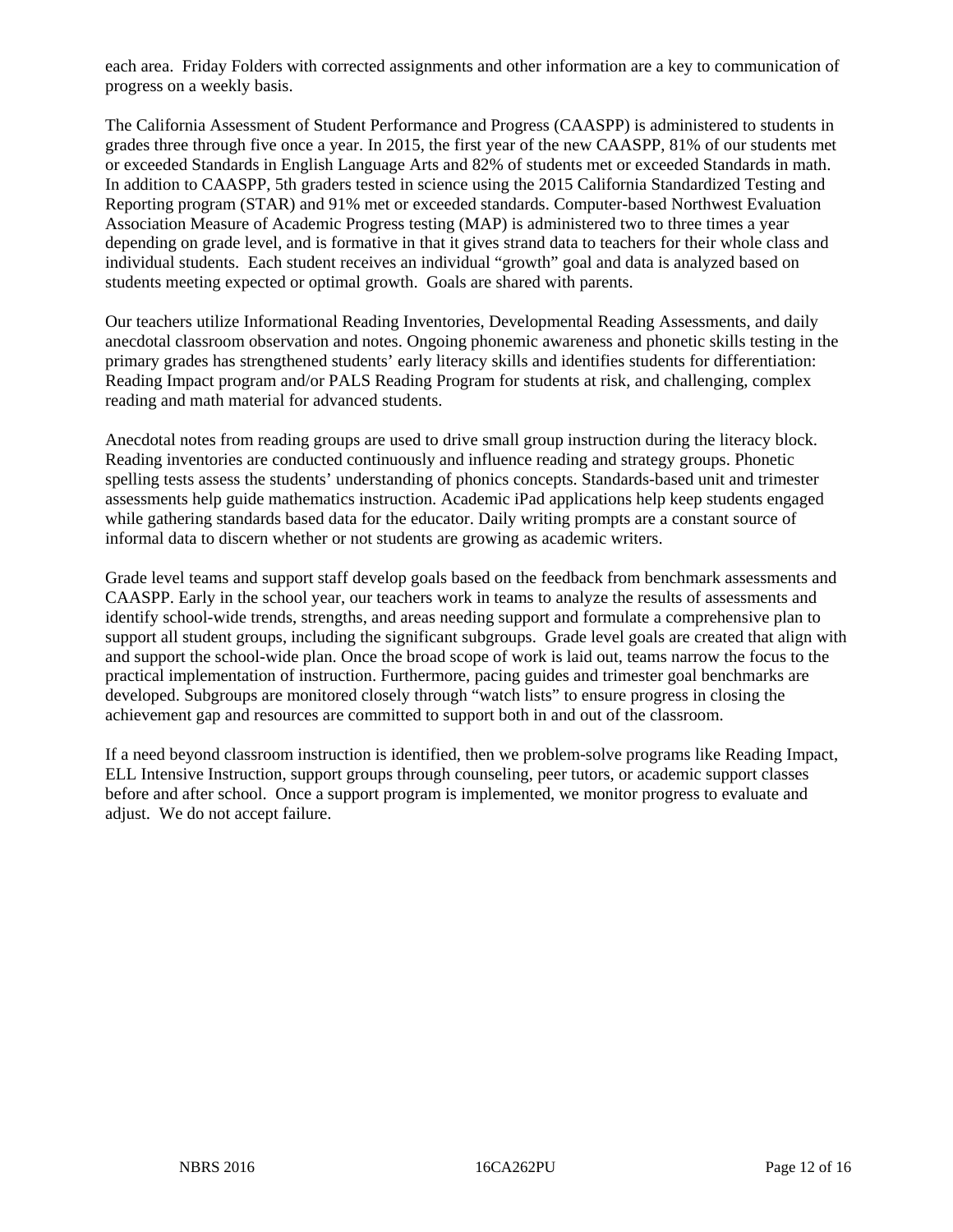# 1. School Climate/Culture:

Creekside Elementary is truly an exemplar of a positive, student-centered school environment that consistently nurtures and challenges its students. We understand the importance of fun for both staff and students. Our mascot is the gecko. Just as there are a thousand different varieties of geckos, every Creekside student is a unique individual to be discovered and celebrated.

All children feel safe and accepted in their classroom because of the positive environment that our teachers work hard to establish. Our teachers believe in a Growth Mindset, which teaches students to believe that with hard work and resilience, they are capable of success. Imagine a classroom where students are not afraid to make mistakes, and will take academic risks which increase their motivation and understanding of concepts taught.

Students are highly engaged in the school academic and social activities. Monthly spirit days, Great Kindness Challenge week, theme days, and performances keep students excited and motivated for school. The national Character Counts! program is woven through the academics and activities at Creekside. Students learn valuable social and emotional skills from the explicit teaching and positive reinforcement of these character traits. The Second Step social-emotional curriculum aids students in advancing their emotional growth. The lunchtime adult support provides students with examples of cooperative play and problem solving. Our upper elementary grades serve as role models and examples for the primary grade students to look up to during our Big Buddies classroom program. The school-wide weekly Friday Flag assemblies unite our school and give us an opportunity to celebrate achievements and learning.

Our educators are warm, friendly and welcoming to students, parents and other colleagues every day. They exude positive attitudes, honesty, integrity and a nurturing spirit that ripples throughout the campus. Teachers new to the profession or to the district are provided with an extensive new teacher program that ensures they will be successful. Veteran teachers are quick to lend a hand or aid new teachers. The staff comes together to support each other and members of the community through participation in school and community events and fundraising for various charities, setting a positive example for our students. Creekside staff often come together for team building events. We learn together, grow together, and celebrate together.

Students observe and emulate teacher attitudes, motivation, and work ethic. According to the 2014-15 California Healthy Kids Survey, 90% of our students surveyed answered that they are happy to be at this school most or all of the time. They are excited and ready to learn every day because of the engaging, innovative learning activities.

Our campus can be described in two words: Creekside smiles!

2. Engaging Families and Community:

Our school is a place where every person makes a difference. As a school we are committed to promoting student learning through parent partnerships to involve parents in their child's education, foster shared responsibility among students, parents and staff, and encourage parents in the decision-making process. We strive to keep our parents informed and to give them voice in the direction of our school. Parents serve in formal capacity in PTA, Educational Foundation, and School Site Council, but their enthusiasm and spirit is felt every day on this campus. They want to make Creekside a great place not just for their own child, but for every child.

The Student Council coordinates our spirit days and leads several community service projects like pet food drives. Volunteers include older siblings and high school students through their high school programs like JROTC and Key Club. We have several science-based high school clubs bring experiments to campus to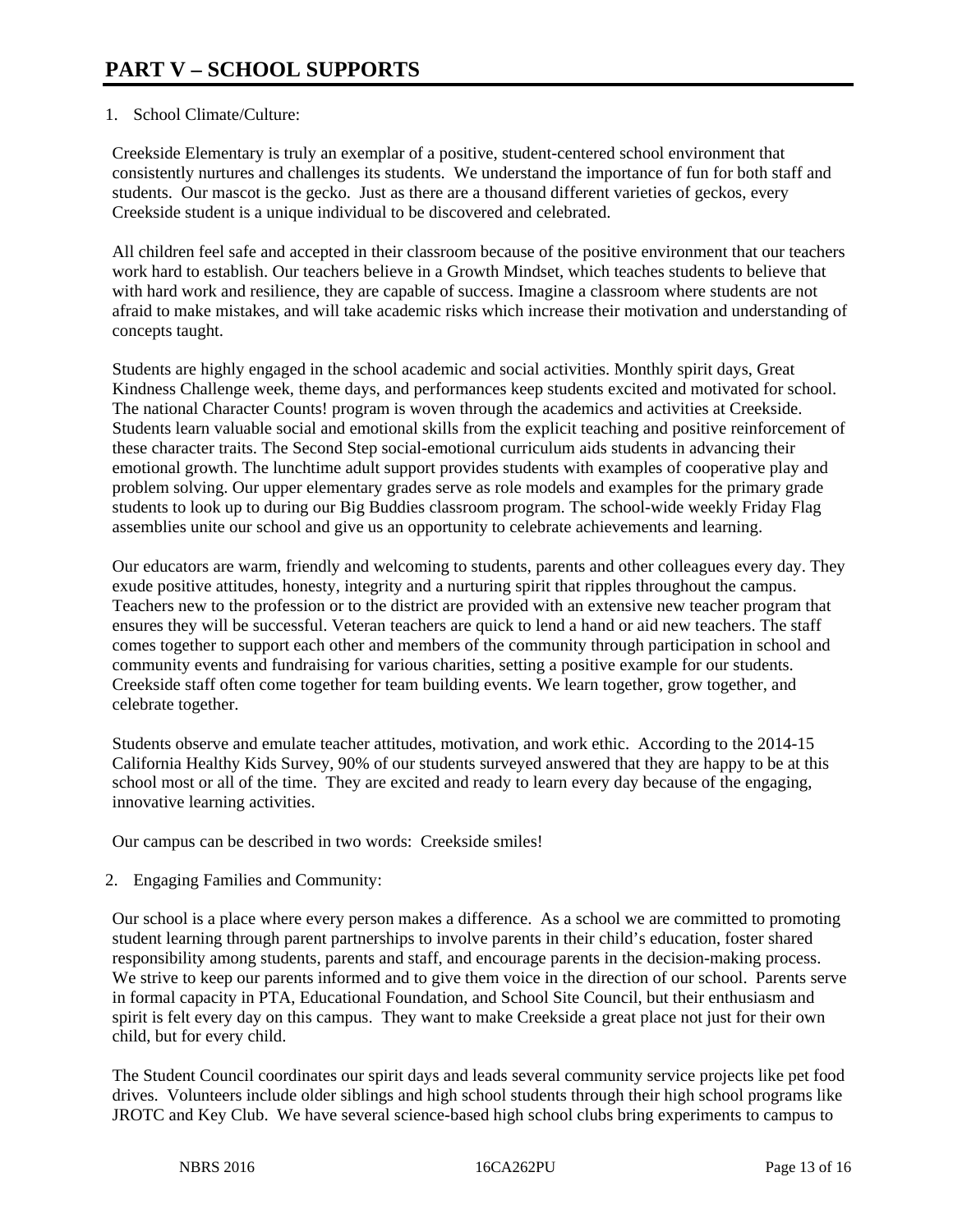supplement the regular curriculum and science fair. Boy Scouts and Girl Scouts do community service projects on campus and every month our local Cub Scout troop presents colors at our Friday Flag assembly.

We turn to our parents and community partners to share their time, experience and skills to enhance the educational experience. Adult volunteers, including grandparents, older siblings, and community members run our PTA Arts Attack program for every classroom. Every year a number of grade 3-5 classes are involved in Junior Achievement which fosters work-readiness, entrepreneurship, and financial literacy skills by giving students the tools they need for a 21st century global marketplace.

Volunteerism continues outside the school hours with enrichment activities both before and after school. Parents organize the activities, arrange for community and financial support, and volunteer their time running the activities. We are lucky to have chess club, science enrichment, book clubs, math club, science fair, multicultural nights, Read-In Nights, carnival, Gecko Chorus, Family Math Night, parent-child dances, back-to-school Posting Party, school musical performances, and restaurant nights. Every Monday morning before school we have Family Story Time in the library with parent volunteer readers. These activities enhance our students' school-to-home connection and support student achievement by offering academic and social opportunities.

Classroom parent volunteers support student learning by providing skill practice for individuals under teacher direction and facilitate small groups with academic skill-based games, spelling practice, and Mountain Math. General education classrooms average approximately 6 volunteer hours per week for academic help. The number of documented volunteer hours for the 2014-15 school year was 12,013 hours. In our most recent School Site Council survey 99% of parents agreed that "parent volunteers directly impact the overall quality of our children's education at Creekside."

## 3. Professional Development:

Our professional development approach includes meaningful collaboration that fosters a shared responsibility for student success, respect for individual strengths and styles, and true belief that we each make a difference in the lives of every single student on our campus.

Professional growth days are planned in part by the district and led by a site Professional Learning Leader. This year's focus is on the new state ELA Reading Standards. We continue to grow during our professional growth days, weekly time banking days and regularly scheduled bi-monthly professional development time. This dedicated time for building knowledge and skill focuses on essential practices and the efficacy of our work.

During the 2014-15 school year our school utilized funds provided by the state to implement the new math standards to create monthly half-day professional learning communities by grade level to explore essential questions, the new math adoption, and to create activities aligned with the new standards. That work now continues during time-banking and regular professional development time.

On-site professional development over the past few years has been aligned to both district focus and site needs. For example, with the implementation of a 1:1 iPad program and every classroom teacher with an iPad, it was necessary to bring in expertise from the district and outside sources to offer teachers the tools to integrate technology in a meaningful way as defined by the teachers.

The district supports a new program of Flex Time where the teachers drive their own learning. Teachers have a day built into the school year to use in a collaborative team of their choosing. Teachers collaborate to decide their topics of study, which have included ADHD support, autism conferences, creating close reading lessons, and working with at-risk students. Teachers submit their plan at the beginning of the school year and then complete a reflection as they utilize the time. Poway Unified provides a Teaching and Learning Cooperative (TLC) offering professional development classes. Staff members have participated in TLCs such as Lucy Calkins Common Core Writing, Transforming Learning through iPad Instruction, Engagement and Rigor in the Media Rich Classroom, Number Talk, and Classroom Instruction that Works with English Language Learners.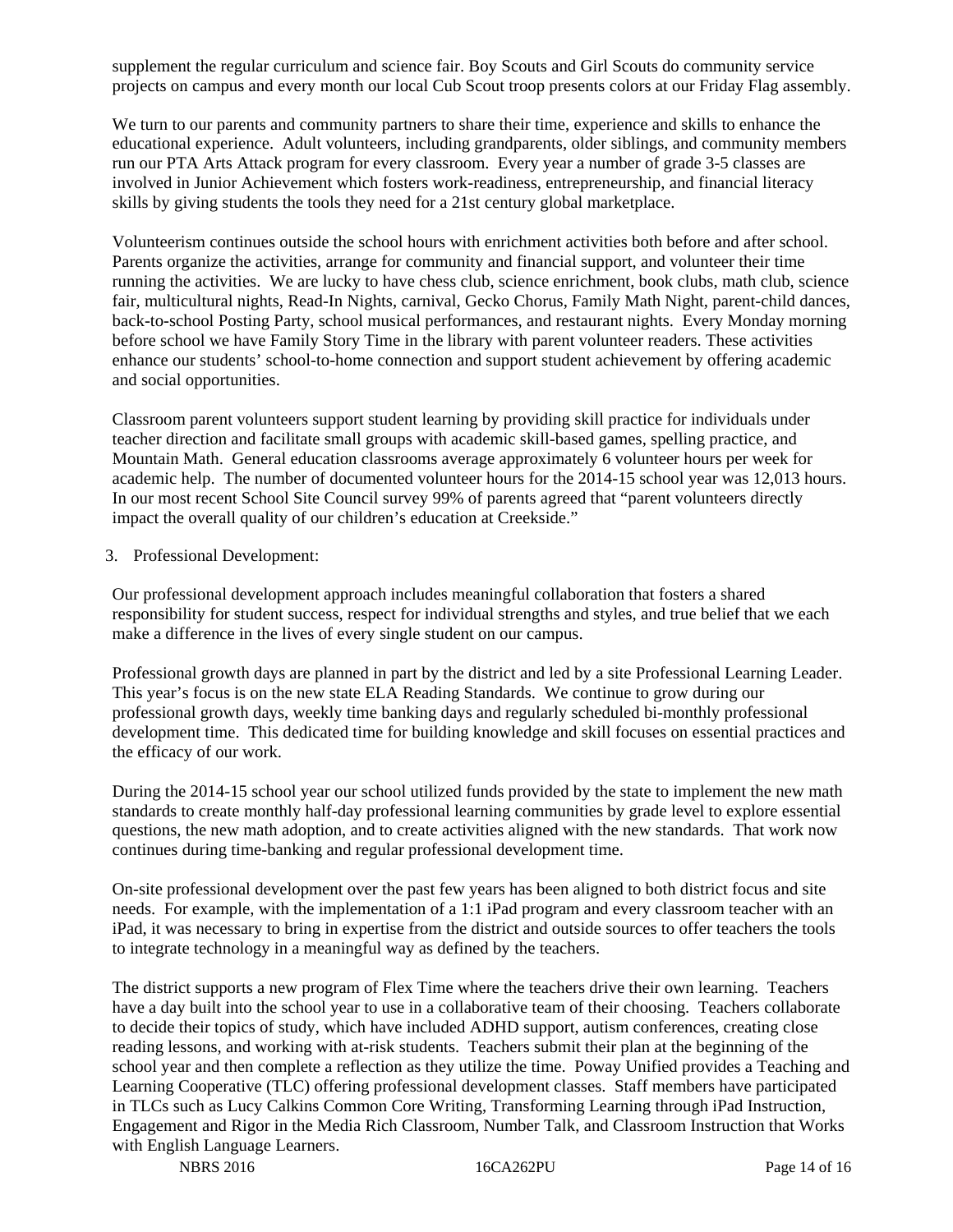There is regular collaboration between specialized instructors (SPED, ELL, Speech, Impact) and general education teachers. This level of communication has fostered a high level of trust. A snapshot of our grade-level planning includes everything from long and short-range goals, student monitoring, shared resources, and a shared workload. Our team model directly impacts practice in the classroom, clarification of what to teach, how to assess, and how to improve instruction.

# 4. School Leadership:

The philosophy of the campus is to open doors of opportunity for every stakeholder. We encourage everyone, no matter the age or years of experience, to develop their abilities as leaders.

Our principal has created a culture of "What if…" Every stakeholder is encouraged to think about how we can improve the culture, campus, and learning through "what if..." statements. What if every child were engaged in every activity every minute? What would it take to reach that goal? How do we identify and tackle the obstacles to achieving it? We are here to create opportunities for staff and students to thrive. Leadership roles emerge organically from this problem-solution format.

The purpose of offering leadership positions to students both in and out of the classroom is to strengthen their connection to the school. We actively recruit students who were struggling readers in the primary grades to be a big buddy in our PALS Reading program. Our Math Olympiad team encourages those students to take their new skills into the Homework Club as a tutor and back to the classroom where they become peer models. The students in the Gecko News Network program use their talents to exemplify good citizenship and to create an engaging product. Each classroom exudes a powerful sense of leadership through student jobs and student presentations. Students are consistently challenged by the principal to work towards a goal, which range from academic goals to those that strengthen students' character and build a sense of responsibility.

Individual strengths and interests are magnified in the many leadership opportunities that our teachers and staff are offered. Grade Level Leaders ensure that teams collaborate in meaningful ways to meet the needs of all of our students. Student Success Team coordinators aid other teachers in analyzing student behavioral and academic data to create a plan that is the most beneficial to the students. Professional Learning Leaders celebrate the opportunity to advance in a core subject area or technology field and in turn, guide colleagues on campus.

Employing the problem-solution format, parents have taken initiative to create a number of programs on our campus to enrich the academic day: Arts Attack, Gecko Chorus, Monday Math Club, Chess Club, Running Club, History Jeopardy, and Junior Achievement. These programs were built in collaboration with teachers and administration to fill an identified need.

By building connections to the school through these student, parent, and staff leadership roles, we increase the stakeholders' voice in school and ultimately the academic and social-emotional success of the students. Everyone is part of the movement to make Creekside a better place.